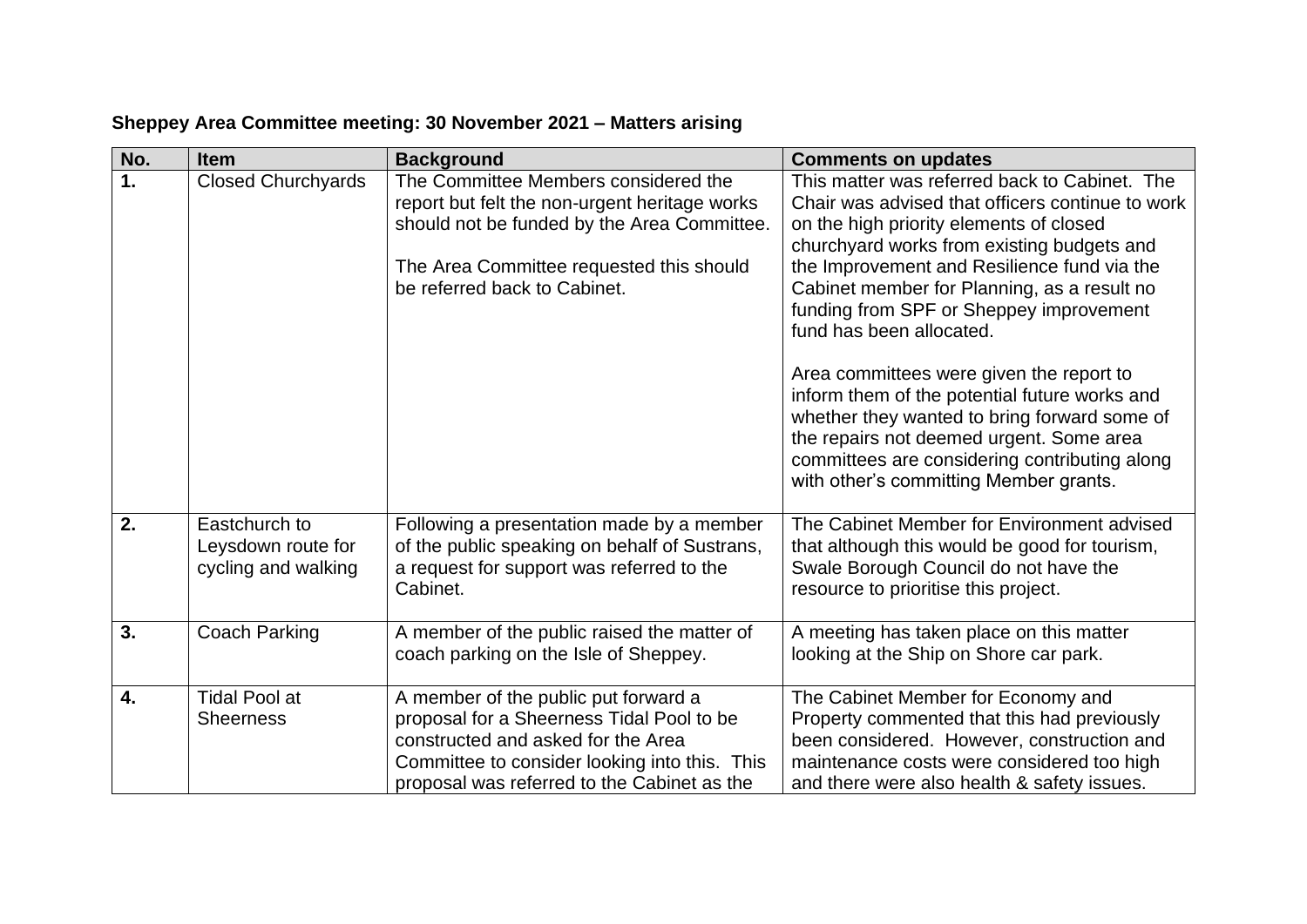| No.<br>Item                                 | <b>Background</b>                                                                                                                                                                                                                                                                                                                                                                                                                                                                                                                                                                                                                                                                                                                                                                                                                                     | <b>Comments on updates</b>                                                                                                                                  |
|---------------------------------------------|-------------------------------------------------------------------------------------------------------------------------------------------------------------------------------------------------------------------------------------------------------------------------------------------------------------------------------------------------------------------------------------------------------------------------------------------------------------------------------------------------------------------------------------------------------------------------------------------------------------------------------------------------------------------------------------------------------------------------------------------------------------------------------------------------------------------------------------------------------|-------------------------------------------------------------------------------------------------------------------------------------------------------------|
|                                             | cost would be too high for the Area<br>Committee to fund.                                                                                                                                                                                                                                                                                                                                                                                                                                                                                                                                                                                                                                                                                                                                                                                             | This would be a long-term aspiration but not a<br>current priority.                                                                                         |
| 5.<br><b>Shingle Bank Slipway</b>           | A Member suggested reviving this project and<br>get new costings but as it is likely to exceed<br>what the Area Committee could fund it would<br>need to be taken to Cabinet.                                                                                                                                                                                                                                                                                                                                                                                                                                                                                                                                                                                                                                                                         | This was referred to Cabinet for consideration<br>and they advised it was not a funding priority at<br>this time.                                           |
| 6.<br><b>Connectivity across</b><br>Sheppey | The Council is currently undertaking a review<br>of its Local Plan. One of the documents that<br>is being developed alongside this review is a<br><b>Transport Strategy.</b><br>At the June meeting a briefing by the Public<br><b>Transport Unit at Kent County Council</b><br>provided an update on Sheppey bus service<br>provision.<br>The Kent County Council forum that looked at<br>connectivity across Sheppey, originally set up<br>by Mike Whiting when he was the KCC<br>Cabinet Member for Transport, is no longer in<br>existence.<br>Additionally, the Quality Bus Partnership has<br>been suspended while KCC look at how to<br>set up an Enhanced Partnership which will<br>replace the QBP. The Chair suggested at the<br>September meeting postponing this<br>discussion until more is be known about the<br>focus of the new group | Kent County Councillor Cameron Beart advised<br>the new Enhanced Partnership is due to be<br>launched in April 2022 alongside a new Bus<br>Feedback Portal. |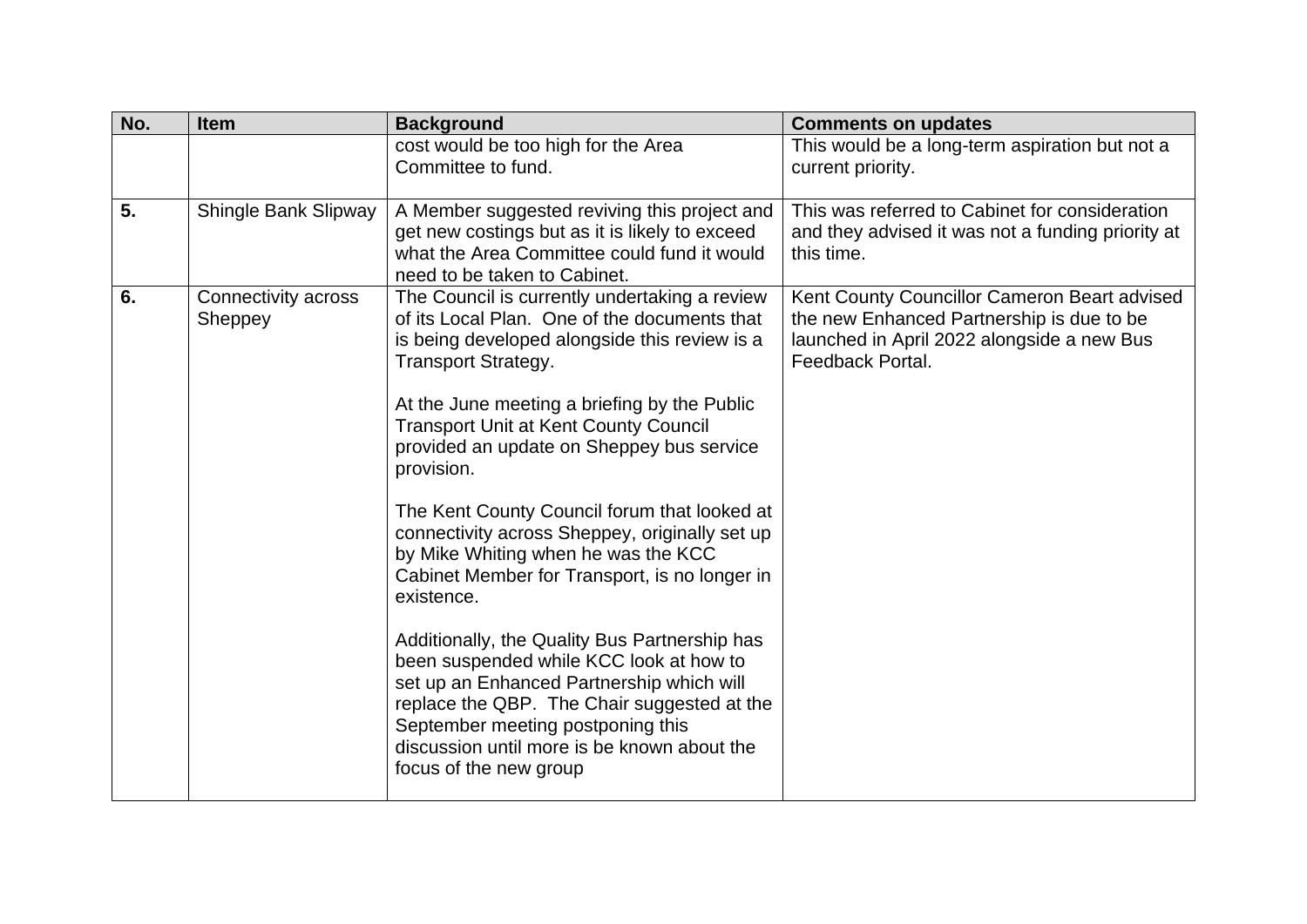| No.              | Item                                      | <b>Background</b>                                                                                                                                                                                           | <b>Comments on updates</b>                                                                                                                                                                                                                                                                                                                                                                                                                                                                                                                                                                                                                                                                                                                                                                                                                                                                                                                                                                                                                                                                                          |
|------------------|-------------------------------------------|-------------------------------------------------------------------------------------------------------------------------------------------------------------------------------------------------------------|---------------------------------------------------------------------------------------------------------------------------------------------------------------------------------------------------------------------------------------------------------------------------------------------------------------------------------------------------------------------------------------------------------------------------------------------------------------------------------------------------------------------------------------------------------------------------------------------------------------------------------------------------------------------------------------------------------------------------------------------------------------------------------------------------------------------------------------------------------------------------------------------------------------------------------------------------------------------------------------------------------------------------------------------------------------------------------------------------------------------|
| $\overline{7}$ . | Sheerness town<br>centre regeneration     | Updates have been given at previous<br>meetings on the restoration of the Grade II<br>listed Sheerness clock tower, refurbishment<br>of Master's House, Sheerness and the<br>Sheerness High Street project. | Please see Appendix 1 for the latest update.                                                                                                                                                                                                                                                                                                                                                                                                                                                                                                                                                                                                                                                                                                                                                                                                                                                                                                                                                                                                                                                                        |
| 8.               | Restoration of war<br>memorial, Sheerness | An update was given at the September<br>meeting on the restoration of Sheerness war<br>memorial.                                                                                                            | Update provided by Cllr Peter MacDonald on<br>the War Memorial Project. There are now 988<br>names missing from our existing War Memorial<br>they have all been researched and validated<br>dear Loreley & I spent many thousands of<br>hours over the 12 years.<br>To fit on all the names it has been necessary to<br>extend the wall by another 2 metres (7ft), The<br>Stone Masons came up from Portland to see<br>the site, on their recommendation, the steel<br>reinforced foundation was raised requiring a<br>further 7m3 of reinforced concrete. This was<br>installed last week so all is ready for the new<br>wall. The engraving of the names has started<br>in Portland (10,000 letters). The wall erection is<br>due to take place early in the new year.<br>The very necessary NHS COVID Testing<br>Station taking up the car park behind the War<br>Memorial site did cause us some problems but<br>our team got over them, pumping the concrete<br>for a good distance and materials handling all<br>added to the Trust's costs. We are ready &<br>waiting. At their meeting last night Sheerness |
|                  |                                           |                                                                                                                                                                                                             | Town Council the Dedication Parade should                                                                                                                                                                                                                                                                                                                                                                                                                                                                                                                                                                                                                                                                                                                                                                                                                                                                                                                                                                                                                                                                           |